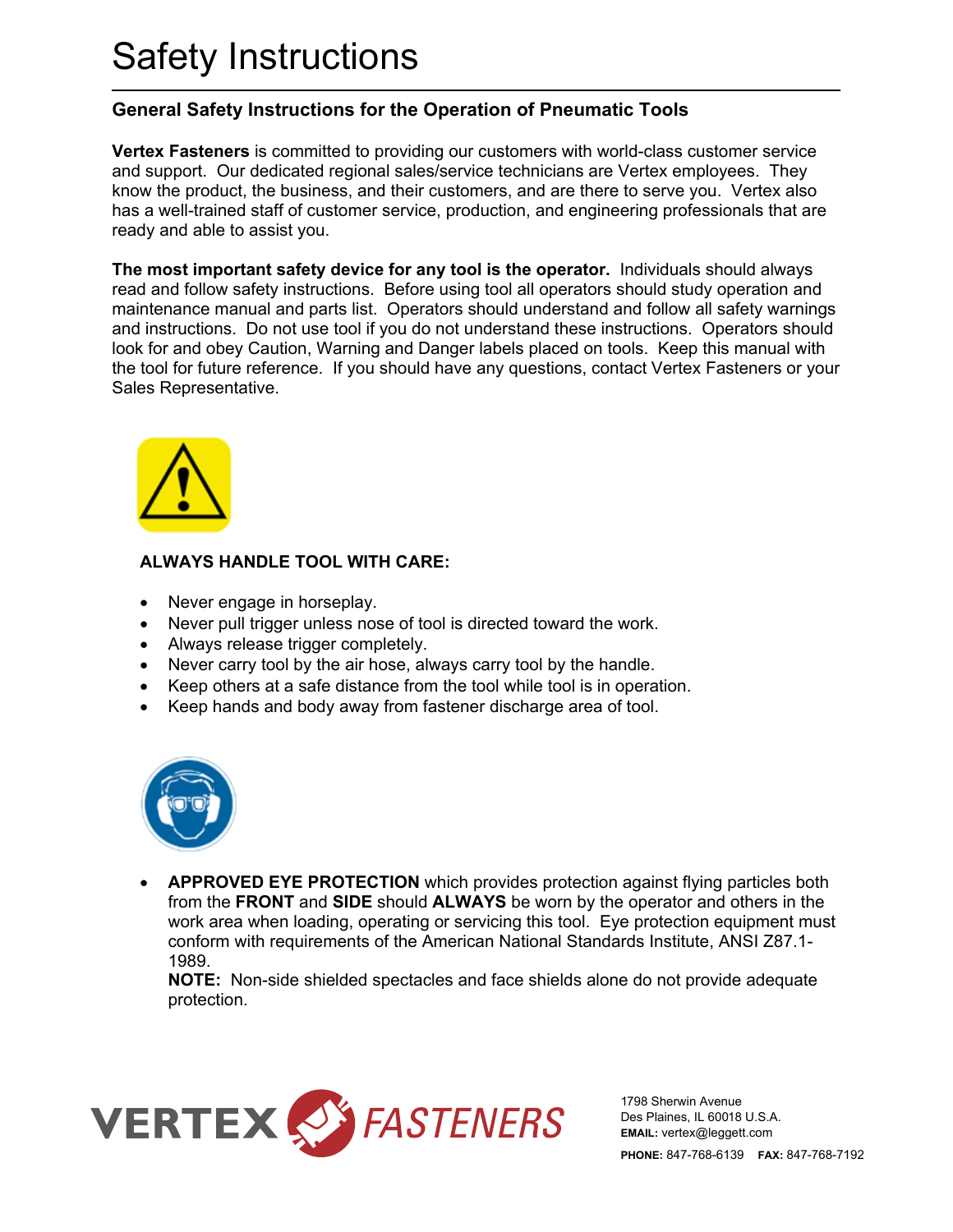• **EAR PROTECTION** may be required in some environments. As the working area may include exposure to high noise levels which can lead to hearing damage, the employer and user should ensure that any necessary hearing protection is provided and used by the operator and others in the work area.



- **AIR UNDER PRESSURE CAN CAUSE INJURY.** Never point air hose at yourself or anyone else. Always direct exhaust air away from yourself and others in work area.
- **DISCONNECT TOOL FROM AIR SUPPLY PRIOR TO MAINTENANCE AND/OR REPAIR.** Connector on tool must not hold pressure when air supply is disconnected. If wrong fitting is used, the tool can remain charged with air after disconnecting and will be able to drive a fastener even after line is disconnected, injury may occur.
- **DO NOT EXCEED 100 psi (6.9 Bar).** Air line should always contain filter and regulator unit to provide tool with a constant flow of clean, dry air.
- Make sure **MINIMUM AIR PRESSURE** delivered to tool is **ADEQUATE** to drive fasteners.
- **DO NOT USE BOTTLED GASES** such as oxygen, hydrogen, carbon dioxide, acetylene, etc.
- Always check for damaged or loose hoses and fittings before using air tool, replace if necessary.



## **WHEN LOADING AND OPERATING THE TOOL**

- **ALWAYS CHECK TOOL BEFORE USING**. Make sure cap and screws are tightened securely. Air leakage may result in loss of drive force and increase tool recoil.
- **NEVER PLACE HAND** or any body part in fastener discharge area of tool.
- **ALWAYS KEEP TOOL POINTED IN A SAFE DIRECTION** away from others. Never assume tool is empty.
- **NEVER ACTUATE TOOL WHEN LOADING,** accidental injury may occur.